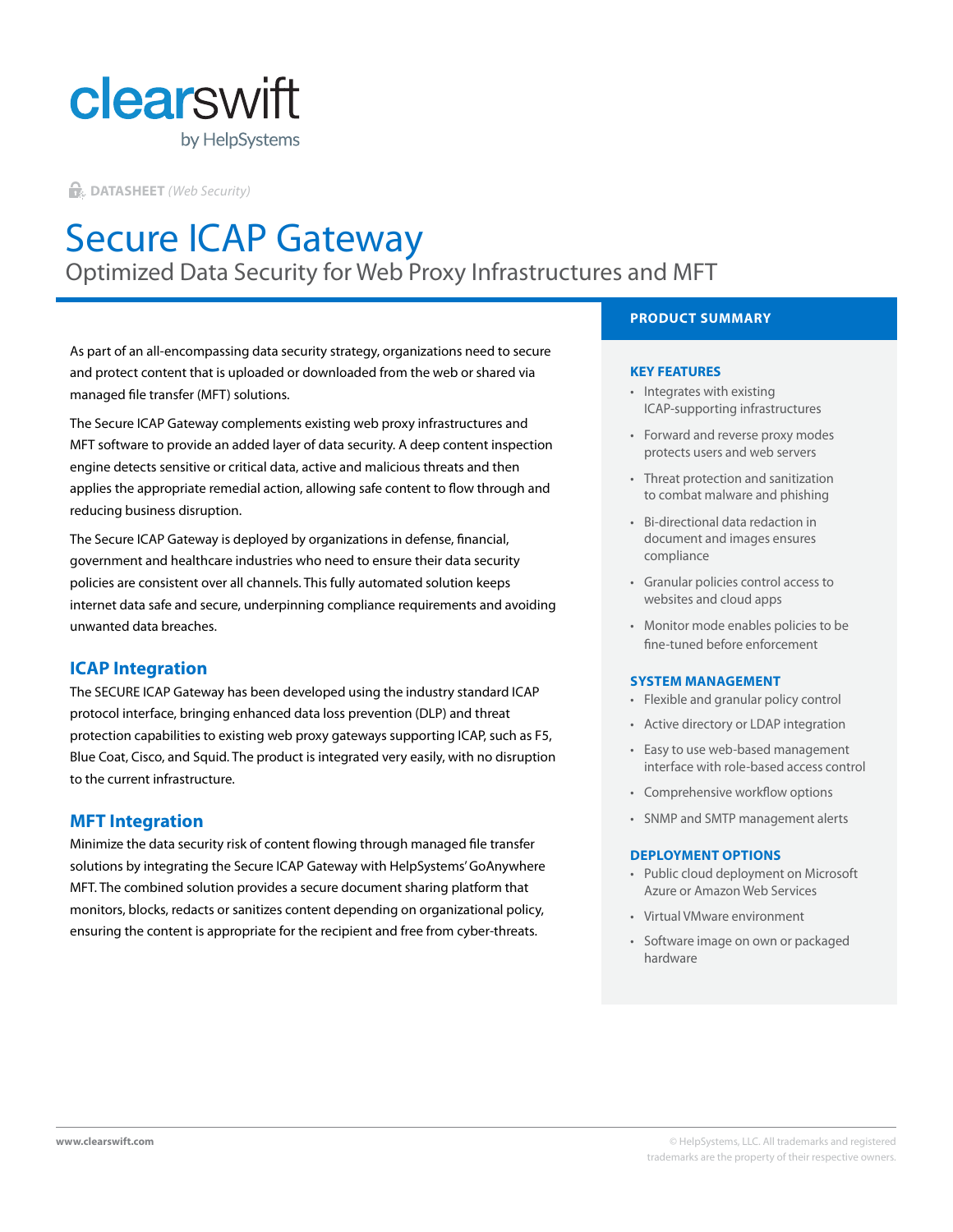## **Real-World Deployment**

Some DLP tools are complex to manage and deploy, resulting in a high number of inaccurate policy violations. The Secure ICAP Gateway manages these operational concerns with advanced, bi-directional features that restrict the sharing of unauthorized data, while minimizing the false positives that can restrict business productivity. Connection to external data sources and lexical expression qualifiers allow the Secure ICAP Gateway to accurately identify real data loss possibilities before breaches occur.

Flexible and granular policies permit different workflows to be triggered depending on the violation. Content can be dynamically modified in real time allowing for continuous and compliant collaboration. Built in compliance dictionaries and over 200 pre-defined PCI and PII tokens help to simplify policy definition and maintain compliance.

The Secure ICAP Gateway operates in both forward and reverse proxy mode providing comprehensive protection for both inbound and outbound activity.



#### **Deep Content Inspection**

A deep content inspection (DCI) engine fully disassembles the communication flow in real time and applies the appropriate policy depending the content, context and required regulation policy. A context-aware scanning capability helps detect and prevent scenarios where users try to upload documents containing Intellectual Property for example to Shadow IT websites or cloud file sharing apps such as Dropbox.

The DCI engine also offers true-file type detection and file structure verification to prevent executable files from being downloaded.

## **Adaptive Redaction**

Rather than block content flowing through the Secure ICAP Gateway, unique Adaptive Redaction features sanitize sensitive or critical data in Microsoft Office, Open Office, PDF and image files in real time, keeping them safe and secure.

**Data Redaction** – sensitive data or critical information is automatically removed from documents and images. Text in images is identified using Optical Character Recognition (OCR).

**Document and Image Sanitization** – metadata, change history and properties are removed from files.

**Structural Sanitization** – Active code (macros, scripts and Active/X) is removed from common document formats.

#### **Advanced Threat Protection**

The Secure ICAP Gateway is available with choice of Avira or Sophos anti-malware protection anti-malware protection, that update automatically to provide the latest coverage. These technologies are supplemented by the Structural Sanitization feature that removes active content from documents and websites in real time without any delays.